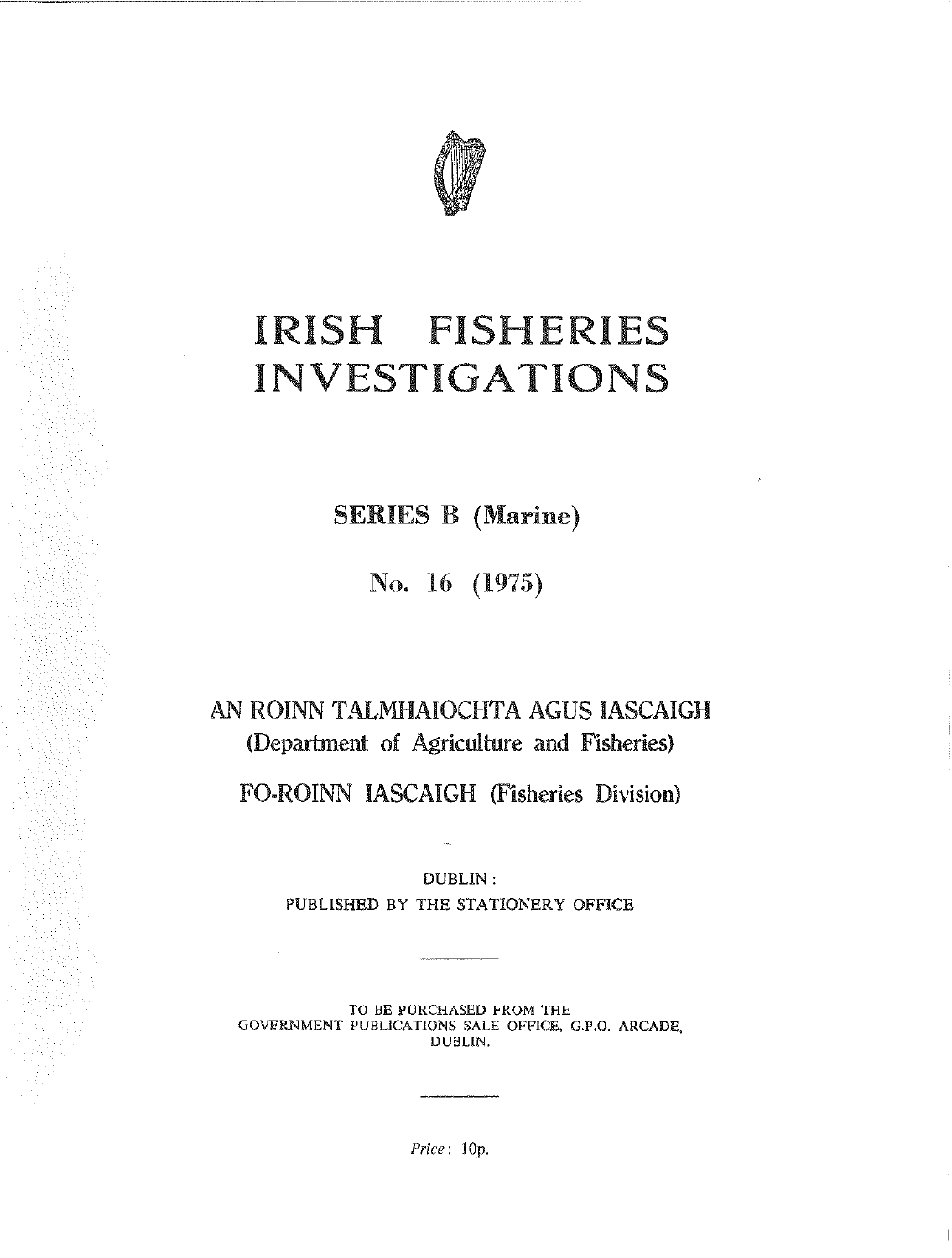

# IRISH FISHERIES **INVESTIGATIONS**

SERIES B (Marine)

No. 16 (1975)

J. P. HILLIS.

CAPTIVE REARING OF LARVAE OF THE DUBLIN BAY PRAWN NEPHROPS NORVEGICUS (L)

, **Jackson** 

-- ---- -----------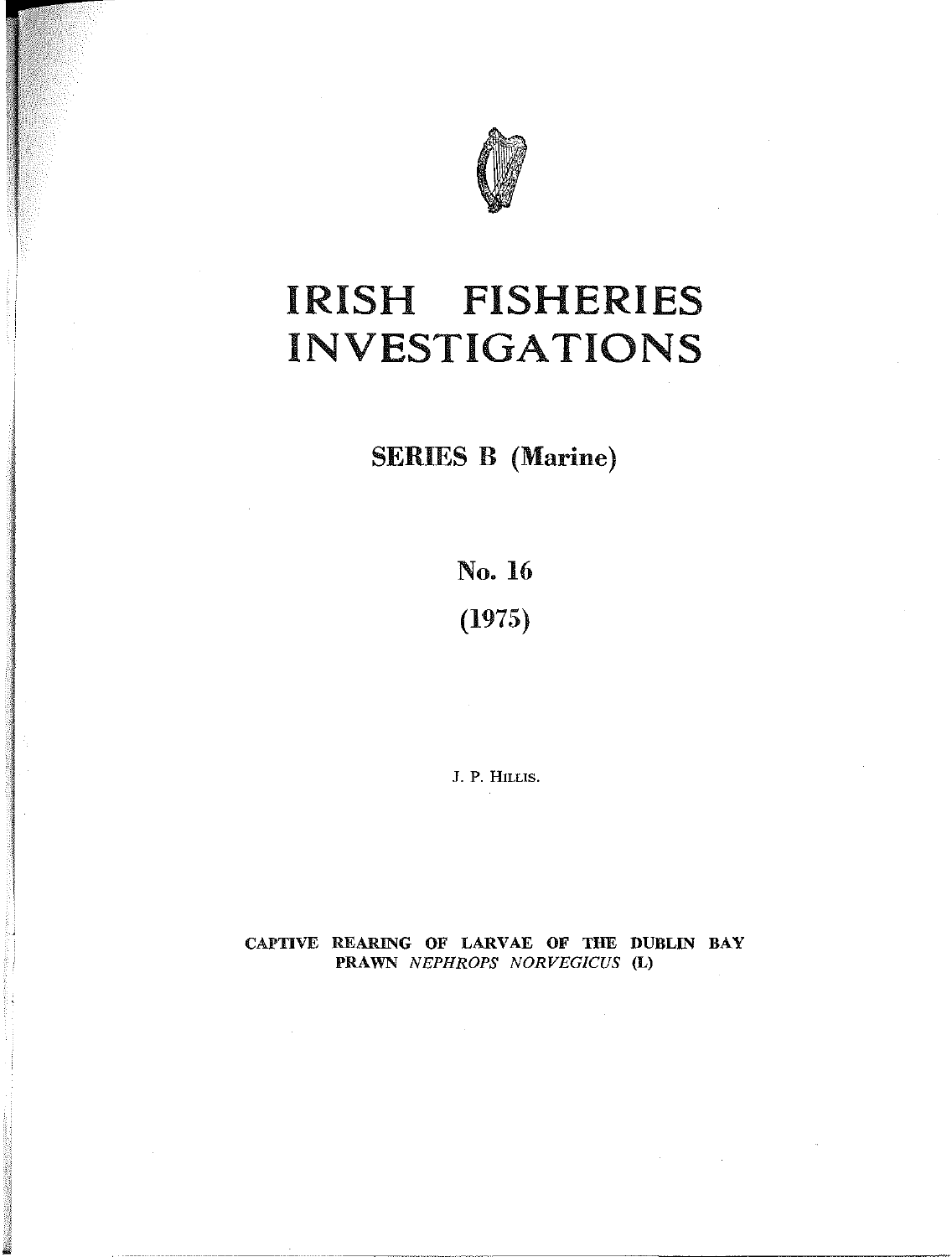## **Captive rearing of larvae of the Dublin Bay prawn** *Nephrops norvegicus* **(L)**

#### by J. P. HILLIS.

Department of Agriculture and Fisberies. Dublin.

(Received 28th November. 1974).

#### **Abstract**

**Wild caught** *Nephrops* **larvae were maintained in aquaria for as long as possible. in 1969, 1970 and 1971 together with a few which were hatched in the laboratory in 1971. Experiments were conducted at temperature ranges of 16°0 to 22°C and 11°C to 13 °C; the latter range is close to the ambient temperature of larvae in the sea. Direct observations, were obtained of the duration of all stages from first larval to third post larval (six successive stages in all), though percentage survival rates were rather low in some groups.** 

#### **Introduction**

The three larval stages of *Nephrops norvegicus* were first described by Sars (1884. 1889) and have since been described by a number of authors. of whom Santucci (1926. 1927) was one of the earliest to give a very detailed account. Their occurrence in nature has been described by Jorgensen (1923. 1924. 1925). Karlovac (1953). Andersen (1962). O'Riordan (1964) and Hillis (1968, 1972c, 1974).

The three stages between hatching and the metamorphic moult are easily identified by the abdominal pleopods which are absent. small and large in the first. second artd third stages respectively. In addition, the supraorbital spines are first seen in the second stage and the uropods in the third. Thus, by the development classification of Williamson (1969 and pers. comm.). the first stage is a zoea (pleopods absent). as is the second if its small non-setose abdominal pleopods be defined as rudimentary. The third stage employs both setose exopodites of the pereipods and setose abdominal pleopods. which are zoeal and megalopal characteristics respectively. as sources of propulsion and may hence be considered as transitional between a zoea and a megalopa. A recent suggestion that the species hatches into a pre-zoeal stage of several minutes duration which then moults to give the first zoea (Farmer, 1974) is considered erroneous (Hillis. in prep.). To Andersen (op. *cit.)* the tbree stages were "zoea". "first mysis" and "second mysis" respectively. In this paper, they are simply referred to as stages 1, 2 and 3. The abbreviations PL1, PL2 etc. are used to designate the postlarval (or early juvenile) stages, resembling miniature adults in most respects, which succeed the larval phase.

Rearing of larvae in the laboratory was undertaken to obtain data on stage duration. as well as to make observations on stage 3 larvae. described as rare by Andersen *(op. cit.)* and O'Riordan *(op. cit.),* and on early post-larvae, rarely observed prior to the present investigations (Hillis 1972a, 1972c).

The rearing of decapod larvae has a rather long history. having first been undertaken to identify unknown larvae and to classify types of development, and also-especially in the case of the lobsters, *Homarus* spp.-witb a view to developing farming methods. Important early taxonomically orientated work was that of Lebour in the twenties (see Russell, 1972) since when much work has been done, mainly in eastern Asia. America and Europe. In contrast to *Homarus* spp. *Nephrops norvegicus* larvae have not been widely kept in captivity though Foxon (1934) made observations on the method of swimming. Preliminary results of the present work, including hatching of attached eggs in the laboratory, have already been noted (Hillis 1970, 1971. 1972b) and eggs detached from ovigerous females have recently been hatched in Portugal (Figueiredo, 1971, Figueiredo and Villela, 1972). Regarding technique in crustacean rearing. Provenzano (1967) stressed the importance of larval *Artemia salina* as food. The recent general review of rearing methods by Rice and Williamson (1970) however. only became available towards the end of the present work.

*Ir. Fish. Invest.* Ser. B, No. 16 (1975).

J.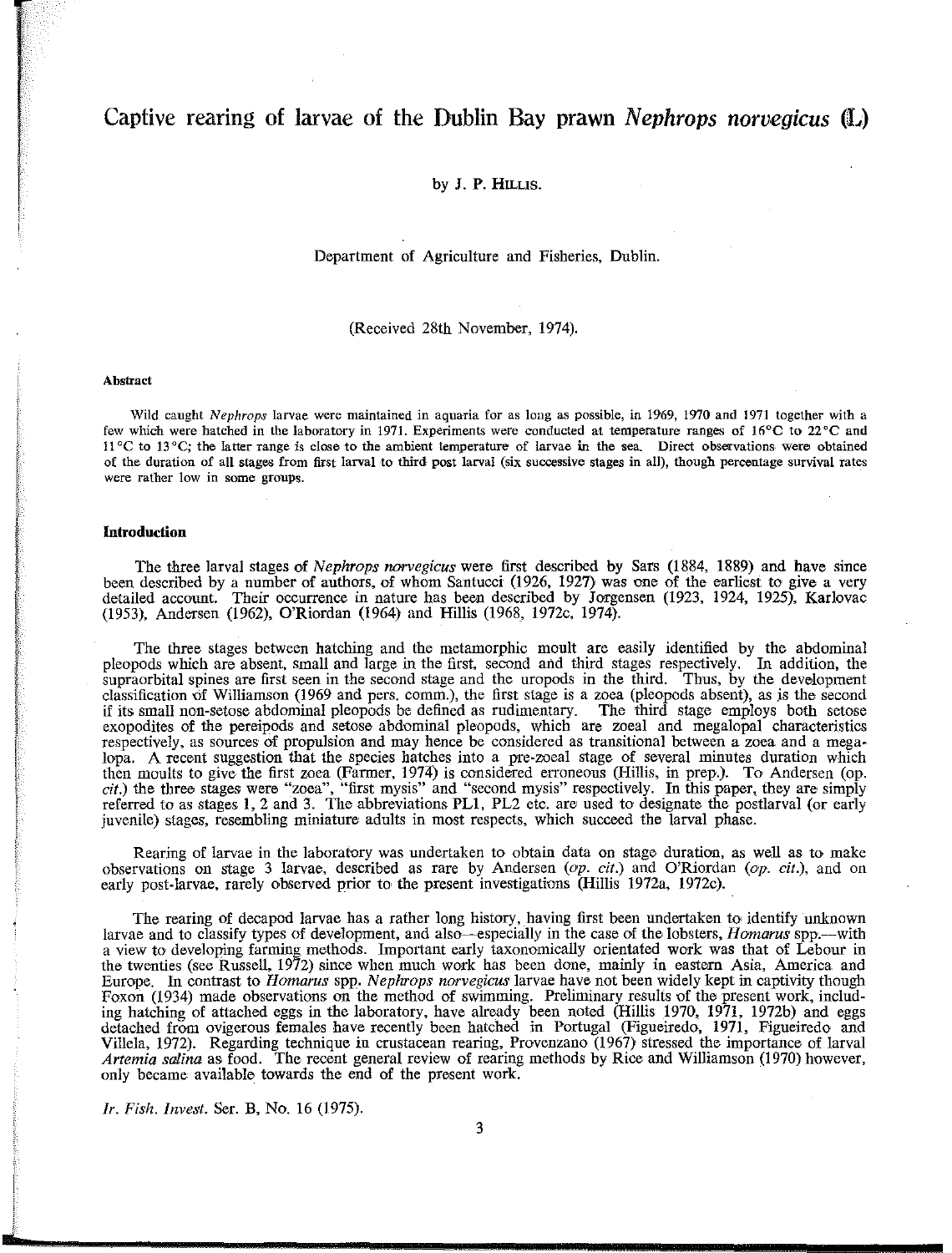#### *Irish Fisheries Investigations* Series B, No. 16 (1975).

#### **Collection**

### **METHOD**

. Larvae collected at sea (mainly during larval surveys) were brought to the laboratory, examined, separated mto stages and put into permanent accommodation as quickly as possible. In 1970 and 1971, they were separated by stage on capture at sea and then re-examined in the laboratory. From June 1970, vacuum flasks were used for conveying stock from research vessel to laboratory to reduce mortality en route during warm weather.

Where larvae were collected on several successive days during a cruise, they were separated by day of capture as well as by stage. Naturally, the longer the interval between capture and laboratory examination the higher was the proportion of larvae to' have moulted or died therein; in some cases where the only catches yieldmg reasonable numbers occurred early in a cruise, this interval might be several days.

In addition to the collection of larvae at sea, small scale hatching of eggs on ovigerous females in the laboratory was undertaken in 1971 (Hillis 1972b). Data of laboratory hatched larvae which underwent complete stages in the laboratory are compared here with similar data for wild larvae.

A small scale experiment using 250 ml beakers without aeration but with total replacement of water each day, undertaken on 21st May, 1969, gave the following survival rates (shown as fraction of initial stock surviving 24 hours with percentages in brackets): $-$ 

#### **Maintenance**

Larvae were generally kept singly in cages made of PVC and nylon gauze standing with their sides above water-level in glass or fibre glass aquaria filtered by standard proprietary filters using diffusion stones, activated charcoal and glass wool. Numbers of larvae of the same stage which had previously moulted in captivity on the same date or not at all were in some instances kept together.

At the beginning of July, 1971, a cooling bath became available and thereafter all larvae were reared in tanks standing in this. It consisted of a galvanised steel trough of approixmate dimensions  $2.4 \times 0.5 \times 0.5$  m, through which fresh water was circulated, the water going through metal coils in a thermostatically controlled cooler immediately prior to entering the bath. The *N ephrops* tanks stood on blocks in this tank which was filled with fresh water to approximately the same level as the sea water in the tanks. The temperature was maintained at about  $11^\circ$ -13<sup> $\circ$ </sup>C.

Daily examination of specimens for moults, injuries or death was by X10 binocular microscope, larvae being handled with a small flat gauze lifting net or by optician's forceps. To minimise disturbance, larvae not due to moult, because they had just done so, were normally not examined.

J. P. *Hillis*: Captive rearing of larvae of *Nephrops norvegicus* (L.).

In some cases, cages were dispensed with and the larvae kept at large in the aquaria. In 1969 a "planktonkreisel" built broadly to the specifications of Greve (1968), was used but as this was found less simple to maintain than other accommodation and had no special advantage in this work, its use was discontinued after a short period.

| Stage             |             |              |              | Overall       |
|-------------------|-------------|--------------|--------------|---------------|
| No aeration       | 1/6(17%)    | 5/10 (50%)   | $3/5(60\%)$  | 9/21(43%)     |
| Aeration supplied | $4/5(80\%)$ | $5/5(100\%)$ | $3/3$ (100%) | $12/13(92\%)$ |

These results pointed strongly to the need for aeration, which was supplied in all accommodation thereafter.

The numbers of larvae commencing each experiment and achieving one or two moults are given in Table 2. The percentage ratios given in Table 3 compare success-rates between stages using pooled data of all years because of the limited numbers of observations, and between years similarly using pooled data of all stages. These indicate that larvae caught at stage 3 survived markedly more successfully than those caught at stages 1 or 2, and that while survival from introduction to first captive moult was poorer in 1969 than in subsequent years, survival to the second captive moult was very much better. The better rate of long-term survival in 1969 than in 1970 or 1971 is probably due to the better hatching qualities of the *Artemia salina* used m that year.

Whilst survivors to the second captive moult were not numerous, they did provide observations on the duration of all stages from the first larval to the third post-larval.

The total numbers of observations of stage duration were

Larvae were fed larval *Artemia salina* daily, supplemented in stage 3 and replaced in the post-larval phase by pleces of mussel *Mytilus edulis* gonad and small squid *Alloteuthis* sp. flesh. The *Artemia* were obtained in egg form, and hatching and survival rates were very much better in 1969 than in 1970 or 1971.

The individual durations of these are set out in Table 4. They include six imprecisely-known values, provided by specimens which were in stage 1 on capture at sea on 19th/20th May, 1970, but had moulted to stage 2 prior to re-examination on arrival at the laboratory on 22nd May.

Daily readings of temperature were made between 9.30 and 11.30 hrs. The maxima and minima of these readings over ten day periods are given in Table 1. The diurnal temperature range recorded over six months April-September 1971 had a value of from 0.5°C to 2.8°C, mean 1.3°C, the values recorded at the above mentioned morning readings generally falling abuve the minimum by approximately one third of the range.

A noticeable phenomenon was the occurrence of cases of partial moulting, where a specimen commenced a moult but could not complete it, and was left with the old exoskelton still firmly attached in a partly discarded position. Where such moults separated stages 1 and 2 or 2 and 3, the cephalothorax was usually seen to be raised high posteriorly, but still fixed anteriorly, causing the rostrum to point markedly downwards. For the metamorphic (3/PL1) and post larval moults, non-completion was less widespread and more variable in form, completion of moult except for failure to withdraw pereipods from the old shell being sometimes noted. Death usually followed an incomplete moult within a day in larvae, but with post-larvae survival was sometimes longer, a specimen surviving in moult PL2/PL3 for nine days in July 1969, and one in moult PL1/PL2 for six days in August 1971, while two specimens which were artificially assisted in completing their moults survived for 15 days in stage PL2 during July-August 1970 and 13 days in PL3 in September 1971. There was however no record of a larva which underwent an incomplete moult surviving to moult again.

Table 5 gives the means of the stage-duration values shown in Table 4. Each stage is classified by year to show the difference between 1971, when the cooling apparatus was in use, and earlier years, when the ambient temperature was dictated by room temperature. In addition, duration data for stages ending with incomplete moults and for those ending with normal moults are separated.

#### RESULTS

This phenomenon can be further illustrated by reference to one large group of larvae, namely those in stage 1 when introduced to the laboratory on 22nd May 1970. Table 6 shows the incidence of different types of termination (normal moult, incomplete moult, and death unmoulted) both of the stage 1 penod by days

| Stage:                  |  | PL1 |
|-------------------------|--|-----|
| No. of observations $:$ |  |     |

|     | $re$ as follows: $-$ |      |     |
|-----|----------------------|------|-----|
| - 3 | PL1                  | PI.2 | PL3 |
| -5  | 13                   |      |     |



Whilst the low numbers necessitate caution in interpretation, it would appear that the most important values are those of 10, 13, 16, and 28 days for normally terminated stages 1, 2, 3, and PLI respectively obtained in 1971, at a temperature in the region of  $11^{\circ}$ C-13<sup>°</sup>C (see Table 1), which is probably not much different from those surrounding larvae in nature (Hillis, 1974). While these values are based on very few specimens (notably the longer surviving one of the two laboratory-hatched specimens), and while the stage durations of specimens kept at room temperature in 1969 and 1970 (16°C-20°C, see Table 1) were greater by a factor of 1.6 approximately, nevertheless the ratios of the durations for stages  $3:2$  and PLI: 3 were very similar for the two sets of data, making this factor very consistent for stages 2, 3 and PLI at 1.6 in each case (though very different for PL2 and PL3) and this triplication of approximately the same factor suggests that it may have some reliability as a conversion factor for duration (T°cooler)/duration (T°room) values, thus tending to reinforce the limited 1971 data.

A comparison of durations for stages terminating in incomplete moults with those ending in normal moults shows a consistantly higher value for stages where the terminating moult is incomplete, by factors in the range 1.1 to 1.3. This suggests that postponement and incompleteness of moulting may be two effects of the same cause, probably some form of general debility involving reduced production of a moult-inducing hormone. Because of this estimates of the duration of a stage based on the maximum time spent therein by captive specimens, where dates of the moults entering that stage cannot be obtained, are not reliable.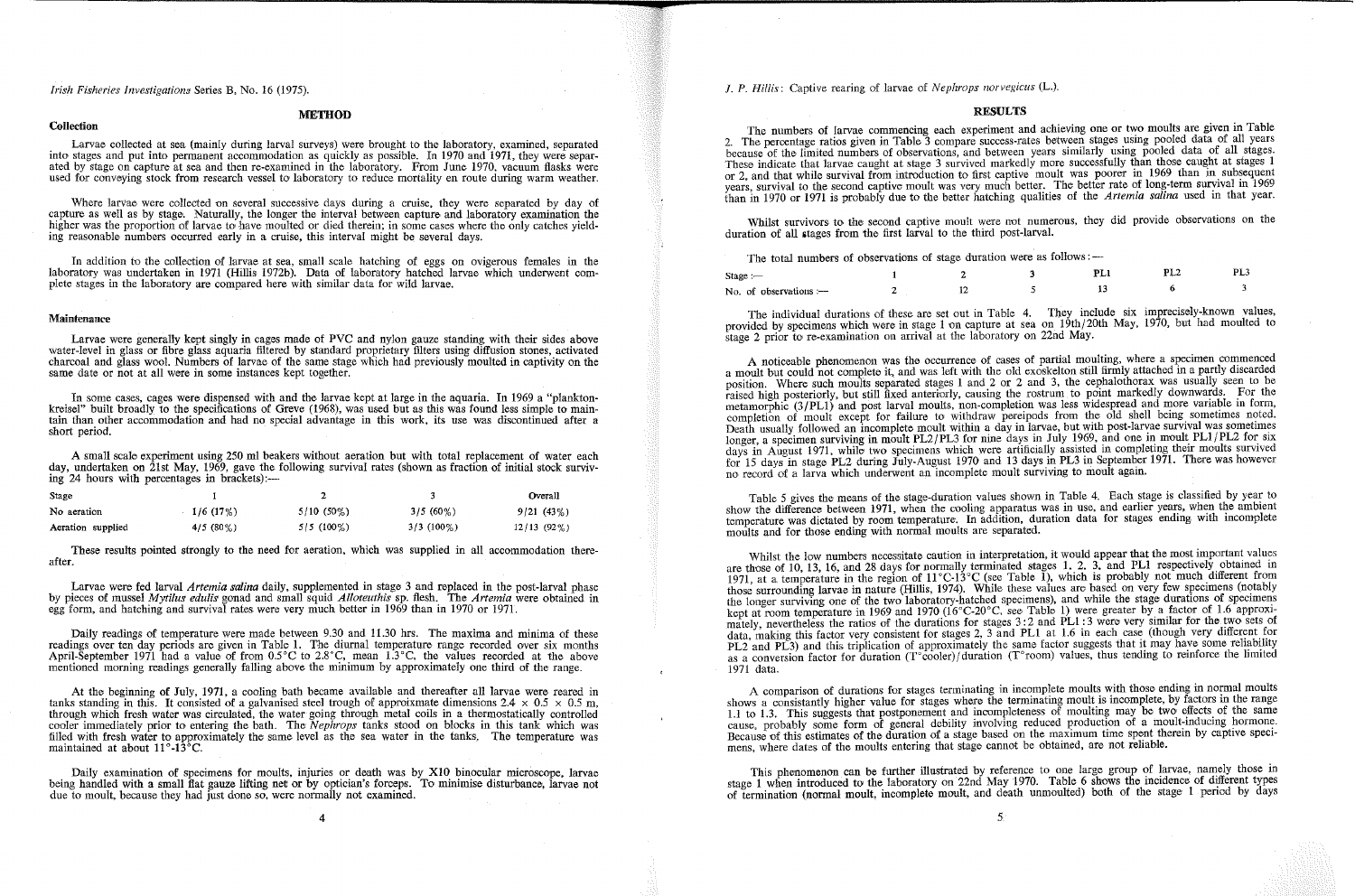#### *Irish Fisheries Investigations* Series B, No. 16 (1975).

subsequent to introduction to the laboratory and of the stage 2 period by days subsequent to the stage I to 2 moult where this had been successful. (In the latter case, certain low values can only be represented as  $<$  3, $<$  4 and  $<$  5 days), due to the practice, in the interests of minimising disturbance, of non-examination of stock not due to moult soon. With the stage 1 larvae, maximal captive durations in the stage are of interest (not in the mean durations, which are strongly influenced by many deaths in days one to three, following transit to the laboratory). With one exception, which performed a normal moult by day twelve, the maximum durations were six days for normal moults, eight days for abnormal moults and eleven days for most deaths unmouIted, with however one exceptional specimen dying unmoulted by day twenty-one. The same effect of extended *maximal* durations can be seen in the case of the stage 2 specimens after one captive moult.

It is not possible to be certain from the data whether temperature played a major role in determining mortality in these experiments, though this has been found to be the case elsewhere (Figueiredo, 1971).

At other times causes of death included cannibalism. Larvae were seen to attack others on a number of occasions and a number of severely mutilated specimens occurred with eyes and pereipods the parts most frequently attacked. Very dark matter observed in the gut in individuals in groups where cannibalism was rife was believed to be ingested eye pigment.

The experiment as a whole showed that *Nephrops* could be maintained in captivity throughout the larval phase and for a long period into the post-Iarval/iuvenile phase though long survival. in captivity was only achieved by a limited proportion of the total number introduced.

In addition to cannibalism, malnutrition and possibly bacterial infection appear to have taken their toll. Malnutrition wonld tend to promote cannibalism and this may have been the case in 1970, when numbers were large, and the *Artemia* hatched much less readily than the previous year. Dead specimens frequently harboured populations of ciliates, and this feature and the replacement which normally occurs after death of the body transparency normal in very young *Nephrops* by an opaque appearance were sometimes noted in ailing specimens where they were a reliable indicator of impending death. Rice and Williamson (1970) have noted ciliates associated with moribund crustacea and consider that these may appear in response to a food supply of bacteria.

It appears that rearing of this species commercially could be difficult owing to the high incidence of cannibalism, necessitating individual accommodation.

Figueiredo (1971) found hatching success to be inversely correlated to temperature within the range  $11^{\circ}$ -18"C, whilst success in completion of larval stages was affected in the same way, but to a much lesser degree. The inverse correlation of stage duration with temperature was also noted but Figueiredo does not give exact measurements of stage durations for larvae or post-larvae. Her longest surviving specimen died in the third post-larval stage, about four months after hatching, surviving for a period not far short of the longest survivor in the present work which died in the fourth post-larval stage, 164 days after hatching.

#### **DISCUSSION**

A valuable aspect of the experiment is that while the normal duration of each stage in the wild population in *tlie* Irish Sea remains unknown (they are considered probably to be similar to those of the long surviving laboratory-hatched specimen in 1971), laboratory findings of relative durations of the stages (Table 6) are of value in assisting interpretation of certain findings of research cruises. For example, the fact that stage 2 larvae attained a maximum of 40-42% of the total larval catch in all three seasons surveyed (Hillis, 1974) might be assumed to indicate that stage 2 occupied somewhere in the region of 40% of the total duration of the larval phase were it not for the laobratory evidence' that it occupies between 30 and 35 %, suggesting that some factor is introducing bias in larval sampling, possibly under-representations of stage 3 in catches due to some of them having already descended to the sea-bed.

- (I 972a). Juvenile *Nephrops* caught in the Irish Sea. *Nature.* 238, 280-281.
- (l972b). Dublin Bay Prawns. *Sea Fisheries Bulletin.* Dublin. 9, 7-10.
- in Irish waters. *Ph. D. Thesis (unpublished) University College, Galway; National University of Ireland.*
- western Irish Sea. *Irish Fish. Invest. Ser. B.* 13, 24pp.
- Hillis, J. P. (in the press). On hatching in *Nephrops norvegicus* (L.) 1758 (Decapoda: Nephropidae).
- Jorgensen, O. M. (1923), Plankton Investigations-(4) Crustacea. *Dove Marine Laboratory Report* N.S. 12, 112-133.
- 102.
- with a note on the post-larval development of *Homarus vulgaris. J. Mar. Biol. Ass. UK* (N.S.) 13, 870-879.

#### **ACKNOWLEDGMENT**

I must express my thanks especially to all those, both laboratory staff and undergraduates holding Fisheries bursaries who assisted with the maintenance of stock and keeping of records necessary for this work.

J. P. *Hillis:* Captive rearing of larvae of *Nephrops norvegicus* (L.).

#### SUMMARY

2. Observations of duration of every stage from first larval to third post-larval are given. In one case, a

- 1. Methods by which *Nephrops norvegicus* larvae were maintained alive in the laboratory are described.
- specimen hatched in the laboratory underwent all six stages.
- 3. The significance of different results obtained at different temperatures is examined.
- 4. An association between postponement of moulting and uncompleted moults is described.
- 5. Various possible causes of death in captivity are discussed.

### REFERENCES

Andersen, F. S. (1962). The Norway Lobster in Faeroe waters. *Medd. Danm. Fisk- og Havunders.* N.S. 3.

- 265-326.
- Farmer, A. S. D. (1974). Reproduction in *Nephrops norvegicus* (Decapoda: Nephropidae). J. *Zool., Lond.*  174, 161-183.
- *(Lagostim) e Penaeus kerathurus (Camarao). Bol inform. Inst. Bioi. Marit., Lisboa.* 1. 17pp.

Figueiredo, M. J, (1971). Sobre a cultura de crustaceos Decapodes em laboratoriao: *Nephrops norvegicus* 

------ & Vilela, M. H. (1972). On the artificial culture of *Nephrops norvegicus* reared from the egg. *Aquaculture* 1, 173-180.

Foxon, G. E. H. (1934). Notes on the swimming Methods and Habits of certain Crustacean Larvae. J. *Mar. Bioi. Ass. U.K.* 19, 829-834.

Greve, W. (1968). The "planktonkreisel", a new device for culturing zooplankton. *Mar. Bioi.* 1, 201-203.

Hillis, J. P. (f968). Larval distribution of *Nep/trops norvegicus* (L) in the Irish Sea and North Channel. *ICES C.M.* 1968. Doc. No. K6 (Mimeo).

(1970). Dublin Bay Prawns. *Sea Fisheries Bulletin.* Dublin. 7, 5-8.

(1971). Dublin Bay Prawns. *Sea Fisheries Bulletin.* Dublin. 8, 5-7.

\_\_\_\_\_\_ (1972c). Studies on the biology and ecology of the Norway lobster Nep~rop~ *norvegicus* (L.)

\_\_\_\_\_\_ (1974). Field observations on larvae of the Dublin Bay prawn *Nephrops norvegicus* (L.) in the

\_\_\_\_\_\_ (1924)\_ Plankton Investigations-(4) Crustacea, *Dove Marine Laboratory Report* N.S. 13, 68-

\_\_\_\_\_\_ (1925). The early stages of *Nephrops norvegicus* ~rom the Northumberland plankton together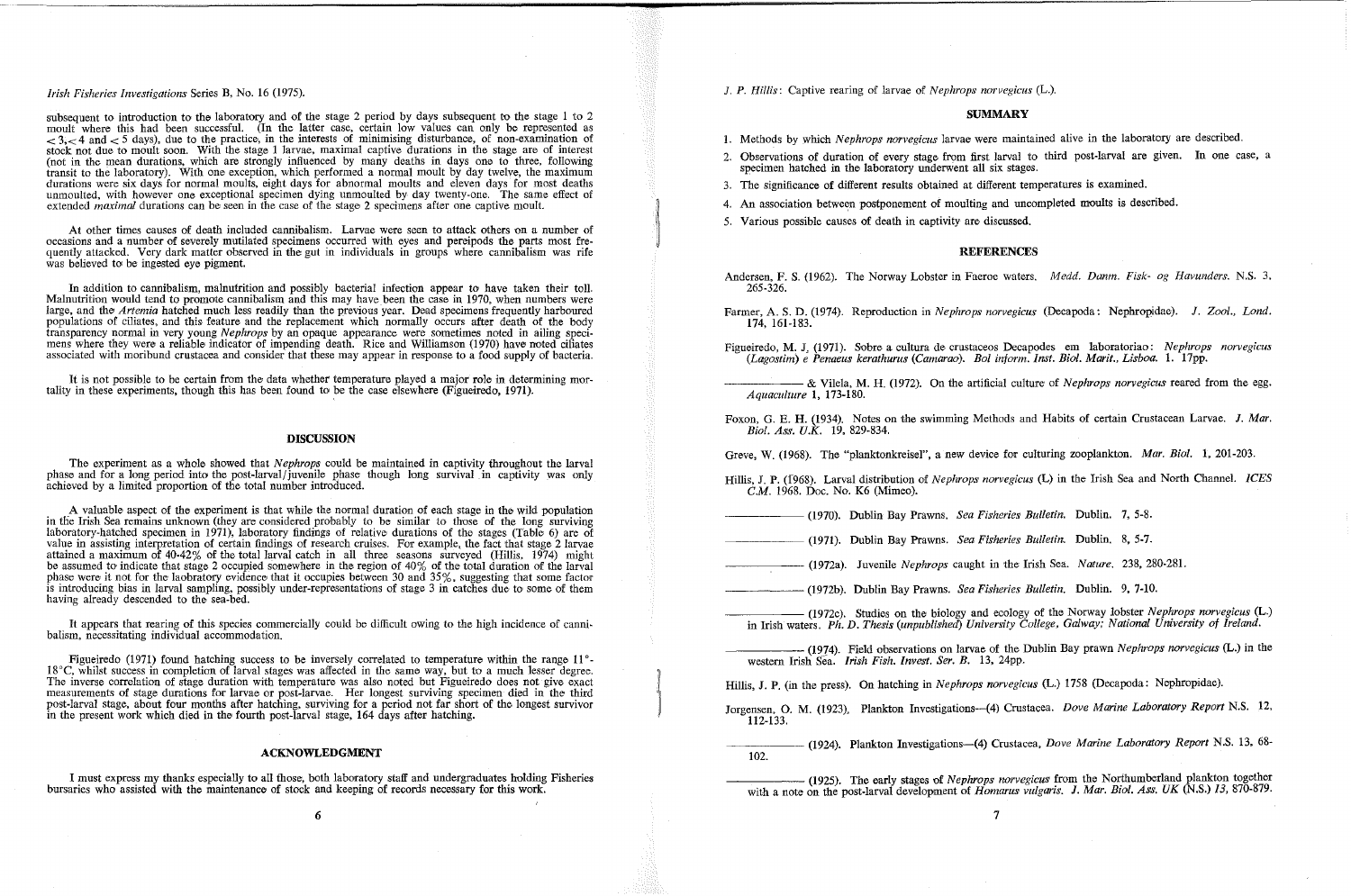-----------------~----------------~---~-~-

*Irish Fisheries Investigations* Series B, No. 16 (1975).

- Karlovac, O. (1953). An ecological study of *Nephros norvegicus* (L.) of the high Adriatic. *Izvj. Inst. Oceanogr. Ribarst.* 5, 55pp.
- O'Riordan, C. E. (1964). *Nephrops norvegicus,* the Dublin Bay Prawn, in Irish waters. *Sci. Proc. R. Dublin Soc.* Ser. B. 131-157.
- Provenzano, A. J. (1967). Recent advances in the laboratory culture of decapod larvae. Proc. Symposium on Crustacea Ernakulam 1965, *Mar. Bioi. Assoc. India Symp.* Ser. 2, 940-945.
- Rice, A. L. & Williamson, D. I. (1970). Methods for rearing larval decapod Crustacea. *Helgoländer wiss Meeresunters.* 20, 417-434.

- Santucci, R. (1926). Lo sviluppo e l'ecologia post-embrionale dello "Scampo" (Nephrops norvegicus (L.)) nel Tirreno e nei mari nordici. *Memorie R. Com. talassogr. ital.* 125.
- \_\_\_\_\_\_ (1927). Una- stadio di sviluppo non ancora descritta- della- "Scampo" *(Nephrops norvegicus*  (L.»). *Memorie R. Com. talassogr. ita!. 128.*

Russell, F. S. (1972). Obituary: Dr. Marie V. Lebour. J. *Mar. Bioi. Ass. U.K.* 52, 777-788.

Sars, G. O. (1884). Bidrag til Kundskaben am Dekapodornes Forvandlinger 1. *Arch. Math. Naturv.* 9, 155-204.

\_\_\_\_\_\_ (1889). Bidrag til Kundskaben om Dekapodernes Forvandlinger II. *Arch. Math. Naturv. 13,*  133-201.

Williamson, D. 1. (1969). Names of larvae in the Decapoda and Euphausiacea, *Crustaeeana* 16, 210-213.

|           | mate in last period of month), 1969-1972. | Table 1. Aquarium temperature (T°C) at daily readings summarised in ranges over 10 days periods (approxi- |                |            |               |
|-----------|-------------------------------------------|-----------------------------------------------------------------------------------------------------------|----------------|------------|---------------|
| Period    | $T^{\circ}C$                              | $\mathbf{T}^{\circ}\mathbf{C}$                                                                            | $T^{\circ}C$   | Period     | $T^oC$        |
|           | 1969                                      | 1970                                                                                                      | 1971           | 1971--1972 |               |
| May 1     |                                           | 16.7-19.5                                                                                                 |                | Nov. 1     | 9.6-11.6      |
|           | 2                                         | 16.0 18.9                                                                                                 |                | 2          | $10.7 - 12.1$ |
|           | $16 - 19$<br>3                            | 15.6-17.4                                                                                                 |                | 3          | 11.6-12.1     |
| June 1    | $17-19$                                   | 17.1 22.3                                                                                                 |                | Dec. 1     | 12.0-12.6     |
|           | 16.3-20.0<br>2                            | 19.1-23.6                                                                                                 |                | 2          | 11.3-12.7     |
|           | 16.4-19.0<br>3                            | 18.0-19.1                                                                                                 | 15.1-17.6      | 3          | 11.6-12.7     |
| July 1    | 15.7-19.7                                 | 16.8-21.1                                                                                                 | $12.1 - 20.5*$ | January 1  | $10.7 - 13.0$ |
|           | 18.4-22.0<br>2                            | 17.8-19.3                                                                                                 | 11.7-12.4      | 2          | 11.6-12.6     |
|           | 20.9-22.0<br>3                            | 17.2-19.6                                                                                                 | 11.6-12.5      | 3          | 10.5-12.5     |
| August 1  |                                           | 19.9-21.9                                                                                                 | 11.6-11.9      | Feb. 1     | $10.2 - 12.1$ |
|           | 2                                         | 16.8-20.8                                                                                                 | 11.5-12.4      |            |               |
|           | 3                                         | 17.2 20.2                                                                                                 | $11.2 - 11.7$  |            |               |
| Sept. 1   |                                           | 17.5-19.1                                                                                                 | 11.5-12.6      |            |               |
|           | $\overline{2}$                            | 14.4-17.8                                                                                                 | 11.4-12.4      |            |               |
|           | ٩                                         | 17.0-21.4                                                                                                 | 12.0-12.5      |            |               |
| October 1 |                                           | 13.3-16.2                                                                                                 | $12.3 - 12.6$  |            |               |
|           | 2                                         |                                                                                                           | 11.9-12.3      |            |               |
|           | 3                                         |                                                                                                           | 12.0-12.4      |            | —.            |

'" **cooling bath started operating,** 5~7~71.

8

#### J. P. *Hillis:* Captive rearing of larvae of *Nephrops norvegicus* (L.J.

Table 2. Numbers of larvae at commencement of experiments and undergoing first and second captive moults.

#### NUMBERS OF LARVAE

| Stage<br>at<br>Capture   | Year                                                | Experiment<br>starting<br>date             | Number of<br>days since<br>capture | At start<br>of<br>experiment | Total<br>1st<br>moults | <b>Ist</b><br>moult<br>normal | Total<br>$2nd$ ,<br>moults | 2nd<br>moult<br>normal |
|--------------------------|-----------------------------------------------------|--------------------------------------------|------------------------------------|------------------------------|------------------------|-------------------------------|----------------------------|------------------------|
|                          |                                                     |                                            |                                    | A                            | $\, {\bf B}$           | $\mathbf C$                   | D                          | ${\bf E}$              |
| 1                        | 1969<br>$\overline{\mathbf{33}}$                    | 20.5<br>26.6                               | $\binom{1}{1}$                     | 15<br>$\frac{3}{2}$          | 3                      | 3                             | --                         |                        |
|                          | 1970                                                | 22.5                                       | $(3-2)$                            | 138                          | 83                     | 69                            | 11                         | 6                      |
|                          | 1971<br>$\mathbf{y}$                                | 25.6<br>29.6                               | (1)<br>$(1-0)$                     | 12<br>$\overline{2}$         | 9<br>$\mathbf{I}$      | 7                             |                            |                        |
|                          | Total                                               |                                            |                                    | 170                          | 96                     | 79                            | 11                         | 6                      |
| $\overline{2}$<br>$\sim$ | 1969<br>$\mathbf{52}$<br>$\boldsymbol{\mathcal{Y}}$ | 20.5<br>12,6<br>26.6                       | (1)<br>(1)<br>(1)                  | 15<br>$\overline{c}$<br>1    | 5<br>$\mathbf{I}$      | 5<br>$\mathbf{1}$             | 2<br>----<br>$\mathbf{1}$  | 1<br>$\mathbf{1}$      |
|                          | 1970<br>,,                                          | 22.5<br>27.6                               | $(3-2)$<br>(1)                     | 23<br>15                     | 11<br>10               | 3<br>8                        | 1                          | 1                      |
|                          | 1971<br>$\pmb{\mathcal{Y}}$                         | 25.6<br>29.6                               | (1)<br>$(1-0)$                     | 4<br>$\overline{2}$          | 3<br>I                 | 3<br>$\mathbf{1}$             |                            |                        |
|                          | Total                                               |                                            |                                    | 62                           | 31                     | 21                            | 4                          | 3                      |
| 3                        | 1969<br>$\boldsymbol{\mathcal{D}}$<br>55            | 20.5<br>12.6<br>26.6                       | (1)<br>$\left(1\right)$<br>(1)     | 3<br>4<br>$\mathbf{1}$       | 1<br>2<br><u>.</u>     | 1<br>2                        | 1<br>2                     | 1<br>2                 |
|                          | 1970                                                | 27.6                                       | $(4-1)$                            | 44                           | 30                     | 26                            | 6                          | 3                      |
|                          | 1971<br>33                                          | 25.6<br>29.6                               | (1)<br>$(1-0)$                     | 12<br>$\overline{2}$         | 6<br>1                 | 5<br>1                        | $\frac{2}{1}$              | $\boldsymbol{2}$       |
|                          | Total                                               |                                            |                                    | 66                           | 40                     | 35                            | 12                         | 8                      |
|                          |                                                     | 1969                                       |                                    | 44                           | 12                     | 12                            | 6                          | 5                      |
|                          | Annual Overall totals                               |                                            |                                    | 220                          | 134                    | 106                           | 18                         | 10                     |
|                          |                                                     | 1971*                                      |                                    | 34                           | 21                     | 17                            | 3                          | $\mathbf 2$            |
|                          |                                                     | Laboratory-Hatched, August-September, 1971 |                                    | 32                           | 2                      | $\overline{\mathbf{c}}$       | 1                          | 1                      |
| <b>GRAND TOTAL</b>       |                                                     |                                            |                                    | 330                          | 169                    | 137                           | 29                         | 18                     |

**\* Excluding laboratory hatched data.** 

Table 3. Summarised percentage survival ratios (see columns A-E in Table 2).

| Ratio $(\%)$ |    | Stage at capture (all years) |     |
|--------------|----|------------------------------|-----|
| ×.           |    | 2                            | 3   |
| C/A          | 43 | 34                           | 53  |
| E/A          | 4  | 5                            | 12. |
| D/C          | 14 | 19                           | 34  |
| E/C          | 8  | 14<br>٠                      | 23  |

**'" Excluding laboratory hatched data.** 

| Year (all stages) |                           |         |  |  |  |  |  |
|-------------------|---------------------------|---------|--|--|--|--|--|
| 1969              | 1970                      | $1971*$ |  |  |  |  |  |
| 27                | 48<br>٠                   | 50      |  |  |  |  |  |
| 11                | 4<br>$\ddot{\phantom{1}}$ | 6       |  |  |  |  |  |
| 50                | 17                        | 18      |  |  |  |  |  |
| 42                | 9                         | 12      |  |  |  |  |  |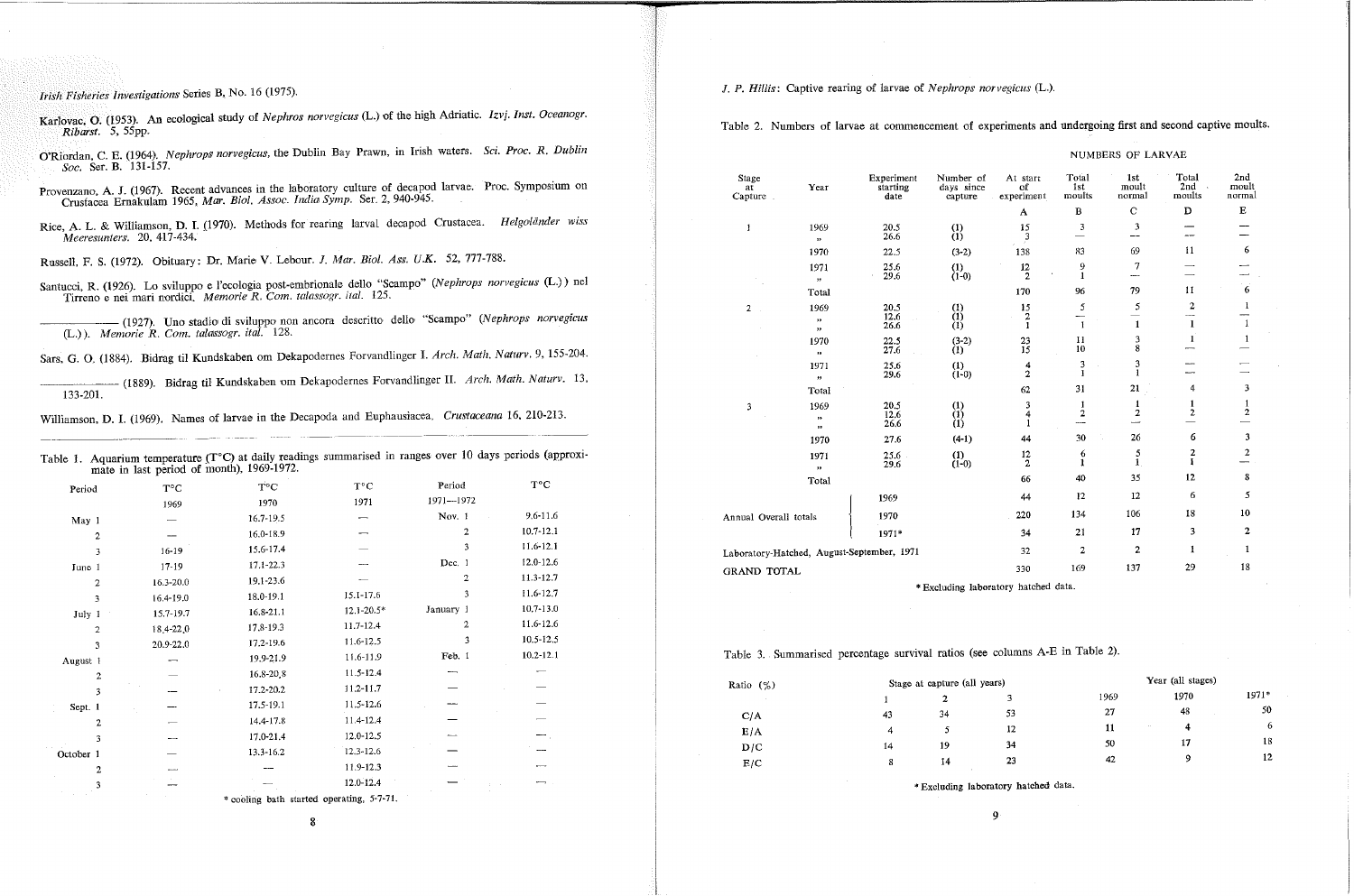- of stages in days. Part stages (observed period commencing with capture or ending with brackets.
	- $*$   $=$  last complete stage terminating in incomplete moult.
	- **\*\* = last complete stage terminating in moult completed with artificial aid.**

#### A. LARVAL STAGES

| Date of capture<br>(or hatching, H) |                                                                                      |           | Duration (days) of stages                                                                                           |                                                                                                           |                                                                                                                                         |                       | Date of<br>death | Total no. of<br>larval stages                                                                                        | Total duration<br>of captivity |                                                                                                                                                |
|-------------------------------------|--------------------------------------------------------------------------------------|-----------|---------------------------------------------------------------------------------------------------------------------|-----------------------------------------------------------------------------------------------------------|-----------------------------------------------------------------------------------------------------------------------------------------|-----------------------|------------------|----------------------------------------------------------------------------------------------------------------------|--------------------------------|------------------------------------------------------------------------------------------------------------------------------------------------|
|                                     |                                                                                      |           | 1                                                                                                                   | 2                                                                                                         | 3                                                                                                                                       | PL1                   |                  |                                                                                                                      |                                | (days)                                                                                                                                         |
| 1969:                               | 19                                                                                   | May       |                                                                                                                     |                                                                                                           | $11*$                                                                                                                                   | $\left( 0 \right)$    |                  | 4 June                                                                                                               | 1*                             | 16                                                                                                                                             |
|                                     | $2\overline{5}$                                                                      | May       |                                                                                                                     | $(5)$<br>$(6)$<br>$(2)$                                                                                   | $\bf 8$<br>10                                                                                                                           | (15)<br>(17)          |                  | 17 June<br>24 July                                                                                                   |                                | 29<br>29                                                                                                                                       |
| 1970:                               | $^{\bullet}$<br>$, \,$<br>,,<br>,,<br>, 1<br>99<br>53<br>$\bullet$<br>12<br>,,<br>99 | 19-20 May | $(0-3)$<br>$(0-3)$<br>$(0-3)$<br>$(0-3)$<br>$(0-3)$<br>$(0-3)$<br>$(5-6)$<br>$(5-6)$<br>(5-6)<br>$(5-6)$<br>$(7-8)$ | ca7<br>ca7<br>ca7<br>ca8<br>$ca9*$<br>$cal1$ <sup>*</sup><br>9<br>$10*$<br>$10*$<br>$11*$<br>7<br>$(5-6)$ | (11)<br>(3)<br>$\left( 2\right)$<br>(14)<br>$\left( 2\right)$<br>$^{(0)}$<br>(6)<br>(0)<br>(1)<br>$\left( 0\right)$<br>$\frac{(9)}{12}$ | (7)                   |                  | 8 June<br>31 May<br>30 June<br>12 June<br>June<br>June<br>9 June<br>4 June<br>5 June<br>5 June<br>12 June<br>13 June | $1*$                           | 19-20<br>$11 - 12$<br>$10 - 11$<br>$23 - 24$<br>$12 - 13$<br>12 13<br>$20 - 21$<br>$15-16$<br>$16 - 17$<br>$16 - 17$<br>$23 - 24$<br>$24 - 25$ |
| 1971.                               | $H$ 31 Aug.<br>99                                                                    |           | 10<br>10                                                                                                            | 2<br>$1\overline{3}$                                                                                      | 16                                                                                                                                      | (continued in Part B) |                  | 12 Sept.                                                                                                             |                                | 12<br>39 (larval)                                                                                                                              |

#### B. POST-LARVAL STAGES

| Date of Capture                                                         |  |                                        |                                            |                                                     | Duration (days) of stages |                                 | Date of<br>death                                            | Total no. of<br>post-larval          | Total duration<br>of captivity       |  |
|-------------------------------------------------------------------------|--|----------------------------------------|--------------------------------------------|-----------------------------------------------------|---------------------------|---------------------------------|-------------------------------------------------------------|--------------------------------------|--------------------------------------|--|
|                                                                         |  | 3                                      | PL1                                        | PL <sub>2</sub>                                     | PL <sub>3</sub>           | PL <sub>4</sub>                 |                                                             | stages                               | (days)                               |  |
| 1969:<br>$19$ May<br>11 June<br>11 June                                 |  | $\left( 8\right)$<br>(6)<br>(1)        | 13<br>20<br>14                             | (7)<br>$\frac{(8)}{18*}$                            | (9 @ P L2 / P L3)         | $\overline{\phantom{a}}$<br>$-$ | 17 June<br>14 June<br>23 July                               | $2*$                                 | 29<br>33<br>42                       |  |
| 1970:<br>24 June<br>24 June<br>26 June<br>26 June<br>26 June<br>26 June |  | (7)<br>(5)<br>(8)<br>(5)<br>(7)<br>(6) | $21*$<br>$19*$<br>19<br>$19**$<br>15<br>19 | $^{(0)}$<br>$^{(0)}$<br>(15)<br>(15)<br>18<br>$24*$ | ومسمع<br>19<br>(1)        | ---<br>---<br>(40)<br>مسسر      | 22 July<br>18 July<br>5 Aug.<br>4 Aug.<br>3 Oct.<br>17 Aug. | $1*$<br>$1*$<br>$1**$<br>3<br>$2*$   | 28<br>24<br>20<br>39<br>99<br>52     |  |
| 1971:<br>25 June<br>24 June<br>$29$ June<br>(H 31 Aug. continued        |  | (6)<br>(6)<br>(2)                      | 26<br>25<br>$33*$                          | 43<br>$43**$<br>(6 @ PL1 / PL2)                     | 32<br>(13)                | (34)<br>--                      | 13 Nov.<br>21 Sept.<br>9 Oct.                               | 3<br>$2***$<br>$1*$                  | 141<br>87<br>41                      |  |
| from Part A)                                                            |  |                                        | 28                                         | 42                                                  | 45                        | (10)                            | 11 Feb. '72                                                 | (post-larval)<br>з.<br>(total)<br>6. | $125$ (post-larval)<br>$164$ (total) |  |

10

# Irish Fisheries Investigations Series B, No. 16 (1975).

J. P. *Hillis:* Captive rearing of larvae of *Nephrops norvegicus* (L.).

Table 5. Mean stage length in days (D), its standard deviation (SD) and numbers (N) of complete stages undergone ending successfully (A) and unsuccessfullY (B), by years.

| Stage            | Para-<br>meter                |                         | 1969                     |                           | 1970         | 1969 & 1970           | Combined       | 1971                    |              | $\frac{\mathbf{B}}{\mathbf{A}}$ | <b>RATIOS</b><br>1971 |
|------------------|-------------------------------|-------------------------|--------------------------|---------------------------|--------------|-----------------------|----------------|-------------------------|--------------|---------------------------------|-----------------------|
|                  |                               | $\boldsymbol{A}$        | $\bf{B}$                 | $\boldsymbol{\mathsf{A}}$ | $\, {\bf B}$ | $\boldsymbol{\rm{A}}$ | $\, {\bf B}$   | A                       | $\, {\bf B}$ | $(1969 - 70)$                   | 1969-70<br>(A)        |
| 1                | $\overline{\mathbf{D}}$       |                         |                          |                           |              |                       |                | 10.0                    |              |                                 |                       |
|                  | ${\bf SD}$                    |                         |                          |                           |              |                       |                | $\pmb{0}$               |              |                                 |                       |
|                  | $\mathbf N$                   |                         |                          |                           |              |                       |                | $\bf 2$                 |              |                                 |                       |
| $\boldsymbol{2}$ | $\overrightarrow{\mathbf{D}}$ |                         |                          | $8.0^{\ast}$              | $10.3*$      | 8.0                   | 10.3           | 13                      |              | 1.3                             | 1,6                   |
|                  | SD                            |                         |                          | 1.41                      | 0.58         | 1.41                  | 0.58           | ----                    |              |                                 |                       |
|                  | ${\bf N}$                     |                         |                          | $\overline{\mathbf{2}}$   | 3            | $\overline{2}$        | 3              | 1                       |              |                                 |                       |
| 3                | $\overline{\mathbf{D}}$       | 9.0                     | $11\,$                   | 12                        | ----         | 10.0                  | $11\,$         | 16                      | -----        | $1.1\,$                         | 1.6                   |
|                  | SD <sub>1</sub>               | 1.41                    |                          |                           |              | $2.00\,$              |                |                         | ——           |                                 |                       |
|                  | ${\bf N}$                     | $\overline{2}$          | $\mathbf{1}$             | 1                         |              | 3                     | $\mathbf{1}$   | $\mathbf{1}$            | --           |                                 |                       |
| PL1              | $\overline{\mathbf{D}}$       | 15.6                    | $\overline{\phantom{0}}$ | 17.6                      | 19.6         | 16.6                  | 19.6           | 26.3                    | 33           | $1.2\,$                         | 1.6                   |
|                  | SD                            | 3.79                    |                          | 2.31                      | 1.15         | 3.01                  | 1.15           | 1.53                    | —            |                                 |                       |
|                  | ${\bf N}$                     | $\overline{\mathbf{3}}$ | ----                     | 3                         | 3            | 6                     | 3              | $\overline{\mathbf{3}}$ | $\mathbf{1}$ |                                 |                       |
| PL <sub>2</sub>  | $\overline{\mathbf{D}}$       | ---                     | ${\bf 18}$               | ${\bf 18}$                | 24           | 18                    | 21.0           | 42.5                    | 44           | 1.2                             | 2.4                   |
|                  | ${\bf SD}$                    |                         |                          |                           |              |                       | 4.24           | 0.71                    | —            |                                 |                       |
|                  | $\mathbf N$                   | —                       | $\mathbf{1}$             | $\mathbf{1}$              | $\mathbf{1}$ | $\mathbf{1}$          | $\overline{2}$ | $\mathbf 2$             | $\mathbf{1}$ |                                 |                       |
| PL3              | $\overline{\mathbf{D}}$       |                         | --                       | 19                        |              | 19                    |                | 38.5                    |              |                                 | $2.0\,$               |
|                  | ${\bf SD}$                    |                         |                          |                           |              |                       |                | 9.19                    | ---          |                                 |                       |
|                  | $\mathbf N$                   |                         |                          | $\mathbf{I}$              |              | 1                     |                | $\bf 2$                 |              |                                 |                       |

\* **Periods of imprecisely known duration excluded.** 

11